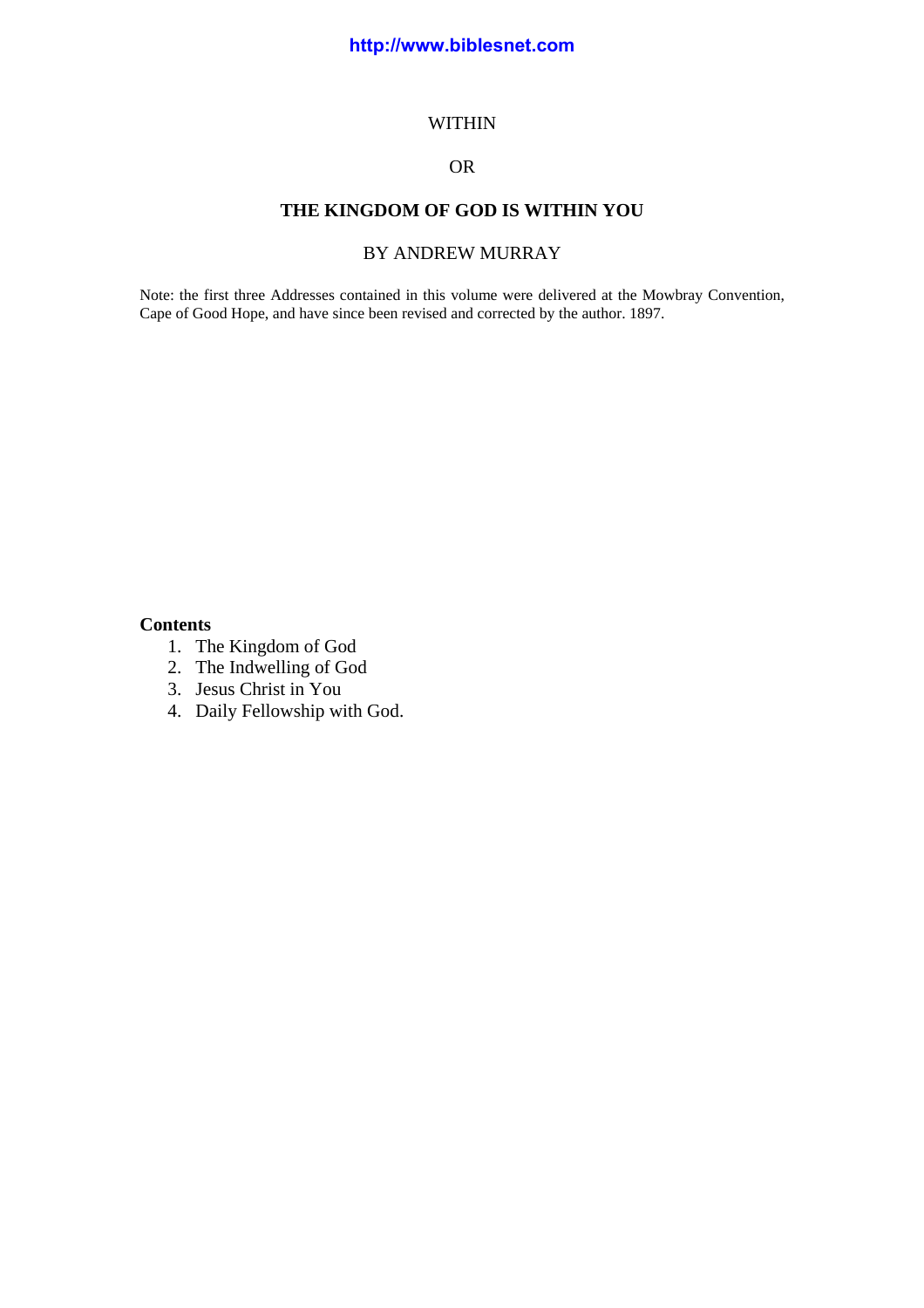## **I The Kingdom of God**

The first meeting of a Convention in a new place is often a difficult one. The most of us are strangers to each other. An atmosphere of prayer and love has hardly yet been created. We do not know whether all understand the object of our meeting. But I am sure we may look to our Father in heaven to melt our hearts into one. We can ask Him by His Holy Spirit to make us of one heart and one mind in seeking His glory, in trusting His mighty power, and in looking to Him alone for a blessing. Let us all from the very commencement of our Convention look to God, not only for what each one needs for himself, but as members of one body, with the fervent prayer that there may be a blessing for all. Let us unite ourselves before God as a company of His own dear children, full of love to each other, and with the confident assurance that He will bless us. Our Father, do Thou melt our hearts into one by Thy Holy Spirit. Thou knowest the need of each one; let Thy word meet it. Give Thy servants grace so to speak that Thy children may know what their God has for them, and what they may expect Him to do for them.

 The words from which I wish to speak to-night you will find in Mark x. 15: "Verily I say unto you, whosoever shall not receive the Kingdom of God as a little child, he shall not enter therein."

 Listen again: "Verily I say unto you, whosoever shall not receive the Kingdom of God as a little child, he shall not enter therein." We need at the opening of our Convention to look forward to all that we are going to speak and to hear during the coming days, and to try and take our right place before God. I think this word of the Lord Jesus will guide us exactly where we ought to be. It will tell us what God asks of us if we are even now to enter His Kingdom and live in it: that each of us receive it into our hearts as a little child. These are the two things we need to know, to enter into the enjoyment of a full salvation. With these two things all our Convention teaching will be occupied: the wonderful blessing God has for us, the wonderful way in which we are to become possessors of it.

My text has

### FOUR SIMPLE EXPRESSIONS

that we need to understand if we are to enter into its meaning and power. We must ask: 1. What is the Kingdom of God? 2. What is it to enter the Kingdom? 3. What to receive the Kingdom? 4. What to receive the Kingdom as a little child?

 First: What is the Kingdom of God? You know how both John the Baptist preached that the Kingdom of God or of heaven had come nigh. During the Old Testament times it had been spoken of, and promised, and hoped for, but it had not come. During the life of Christ on earth there were mighty tokens of its coming and its nearness, but it had not yet come in power. What it would be Christ foretold when He once said, "the Kingdom of God is within you;" and another time, "There be some standing here who shall not see death, till they see the Kingdom of God come in power." On the day of Pentecost that word was fulfilled. The Holy Spirit brought down out of heaven the Kingdom of God into the hearts of the disciples, and they went forth and preached the Gospel of the Kingdom not as at hand or coming, but as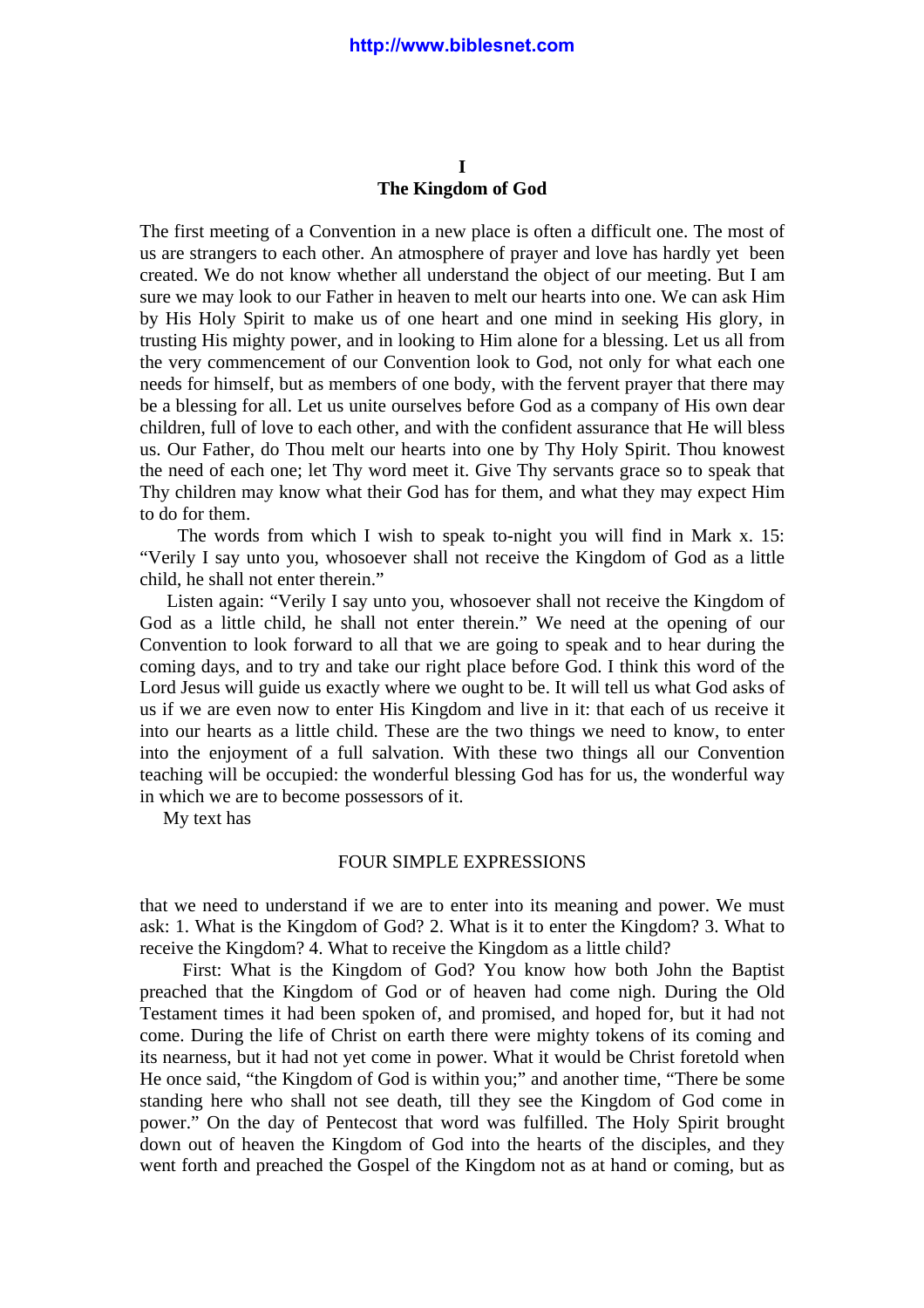come.

It is not difficult now to answer the question

#### WHAT IS THE KINGDOM OF GOD?

 It is that spiritual state in which the life of God and of heaven is made accessible to men, and they enter into its enjoyment here on earth. If we ask what its marks are we find the answer in the wondrous change we see in the life of the disciples.

 The mark of a kingdom is the presence of the king. With the Holy Spirit Christ came down to be with His disciples as really, and more nearly, than when He was with them in the flesh. The abiding nearness and fellowship of Christ, and in Him of God the Father, is the very central blessing of the Kingdom. This experience was what the Holy Spirit at Pentecost made real. The disciples had their Lord with them as consciously as the angels in heaven. His presence made heaven all around and in them. A believer to whom a full entrance into the Kingdom is given, has the Presence

 The mark of the kingdom is the rule of the king. We read, "His Kingdom ruleth over all." Before Pentecost the disciples could not love or be humble, could not trust or be bold. But when the kingdom came the dominion of God prevailed, God's Presence through the Holy Spirit gained the victory, sin was overcome, and the will of God done in them to pray, "Thy Kingdom come, Thy will be done on earth as in heaven," He promised this. As the Kingdom came down with the Holy Ghost the promise was fulfilled. And our entering into the kingdom means our being brought into a life in which God rules over all, His will is truly and joyfully done, and all the blessedness that reigns in heaven finds its counterpart here below. As it is written, "The Kingdom of God is righteousness, and peace, and joy in the Holy Ghost."

 The mark of a kingdom is power. "The Kingdom of God is not in word but in power." Just think of the work these simple fishermen dared to undertake, and were able to accomplish. Think of the weapon with which they had to do their work – the despised Gospel of the crucified Nazarene. Think of all that God wrought through them, and see how the coming of the Kingdom brought a new power from heaven by which feeble men were made mighty through God, and the slaves of Satan were made God's holy children.

 Believers! it is this Kingdom of God come from heaven we preach. We come to tell you that a life in the presence and the will and the power of God, has been opened up, that men have been brought to enter into it and live in it, and that you too can enter in. There are some of you who are confessing the feebleness of your Christian life, and the failure of all your efforts to make it better. You have believed in Jesus as your Saviour, but of an entrance into the Kingdom as it came in power you know nothing. I beseech you begin at once to-night and believe that there is such a life in the kingdom here on earth. Believe that Christ's death wrought such a wonderful and complete redemption, and that the coming down of the Holy Spirit, nothing else but the glorified Christ coming in the Spirit, brought down the heavenly life in such reality, that, even as the first disciples, we can be endued with power on high. If you will believe that, if you hold fast, there is a kingdom of heaven on earth, your desire will be stirred to become partakers of its blessedness, and as we point out the way how, your hope will begin to see that this life is even for you too. And you will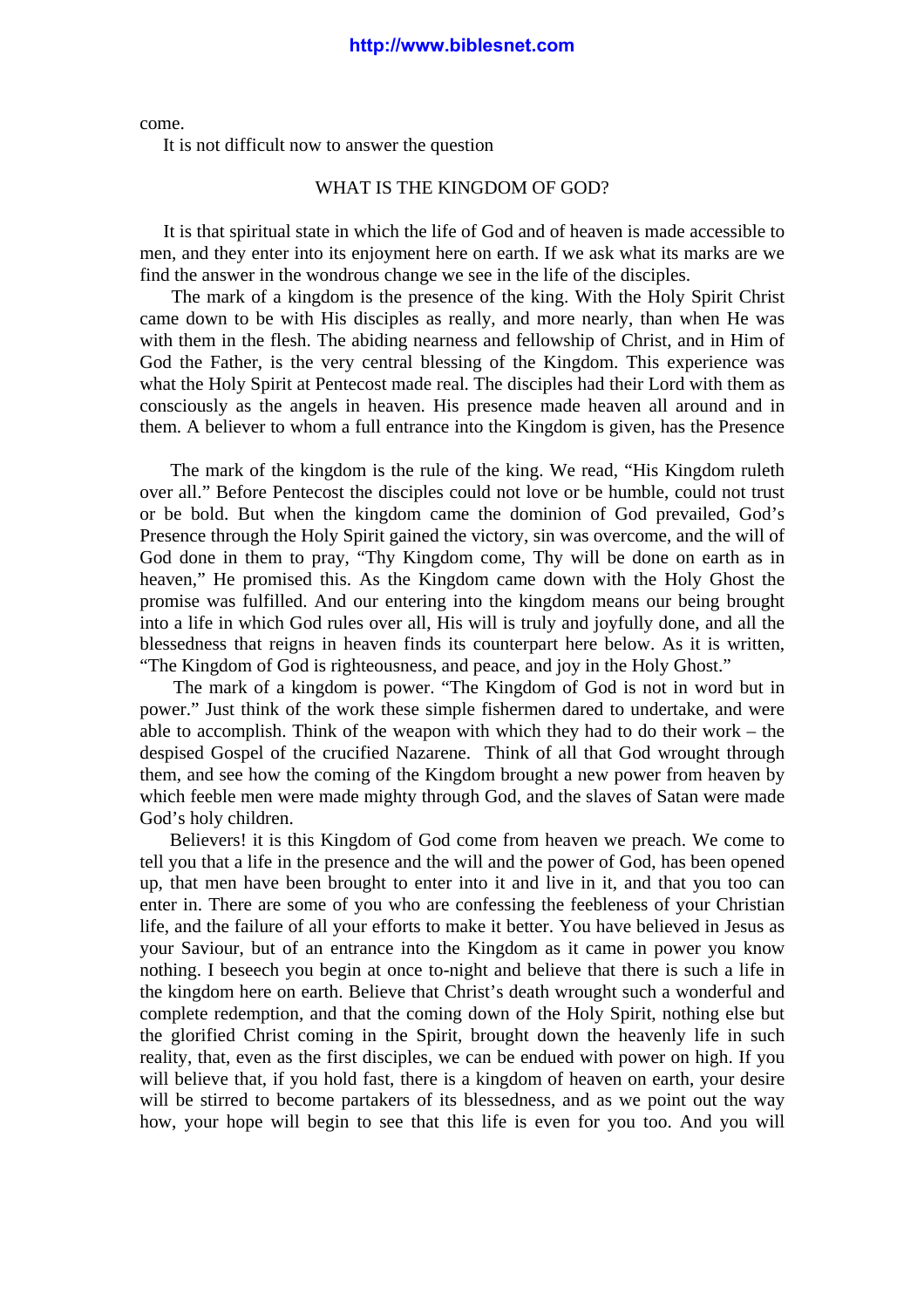#### WHAT IS IT TO ENTER THE KINGDOM?

 This is our second question. You know the meaning of the word enter. It is most commonly used in Scripture of the entrance of the children of Israel into the land of promise, and of the believer's entrance by faith into the rest of God.

 Entrance: The word simply means coming into full possession or enjoyment. And it is just this Christ means and you long for with regard to the Kingdom, when He speaks here of entering it. The word does not refer to heaven, and our entering that when we die. It speaks of the kingdom of heaven come to earth, and our entering into it in power, as the disciples did at Pentecost. There are many Christians who are content with a heaven after death. The promise of living in a kingdom of heaven here on earth has not attraction, and wakens no response. They cannot understand what we mean. But there are hearts in whom the longing has been wakened for something better, and who would fain know what it is to enter the Kingdom.

 Entrance means coming into full possession. Just think of the blessings of the Kingdom we mentioned. God's manifested presence with us without ceasing; God's blessed rule and dominion over us established, so that His heavenly will is done in us and by us; God's mighty power descending upon us, so that through us Christ can do His word of saving souls. Into a life in which these blessings are your daily experience, you can enter even now. That life has been prepared for you, and is promised; it is waiting for you. You can enter even now by faith. As an army conquers and enters a city, so many a one struggles and fights and seeks to take the Kingdom by violence. And he fails. We can only enter by faith. As Joshua brought Israel into the land of promise, and Jericho fell without a blow being struck, our Lord Jesus waits to bring us into the good land. It was He who from heaven gave the disciples their abundant entrance into the Kingdom; it is He who still by His Holy Spirit will lead each one of us in. By faith in Him He brings us in.

 You want to know what this faith is, and how it is to act. Listen to what our Lord tells us. Our third question was

## WHAT IS IT TO RECEIVE THE KINGDOM?

 What is the difference between the two expressions our Lord uses: entering the Kingdom and receiving the Kingdom? You see He makes the latter, receiving, the condition of the former, entering in. The one is active: I enter in and take possession. The other is passive: I receive. The words give expression to the great truth that before I can enter the Kingdom, it must first enter into me. Before I can possess its privileges and powers, it must first possess me, with all my powers and being. I must, in subjection and surrender, in poverty and emptiness, receive the Kingdom into my heart before I am fit to be entrusted with all the power and glory it offers me. What is dark and evil within must first be cast out; what is of God must fill my being; and which is born of God alone, can inherit the Kingdom and its heavenly life. There must be a heavenly nature before there can be a heavenly state.

 Receive the Kingdom: the word is very simple. It implies two things: there is one who gives, and another who accepts. How many there are who have heard of the blessed life in the Kingdom, and the wonderful joy it gives, and who have never thought that it must be received from the living God Himself. What we need is to be brought to such consciousness of our utter ignorance and impotence, that we feel we cannot grasp or apprehend this wonderful salvation that is offered, but that we are to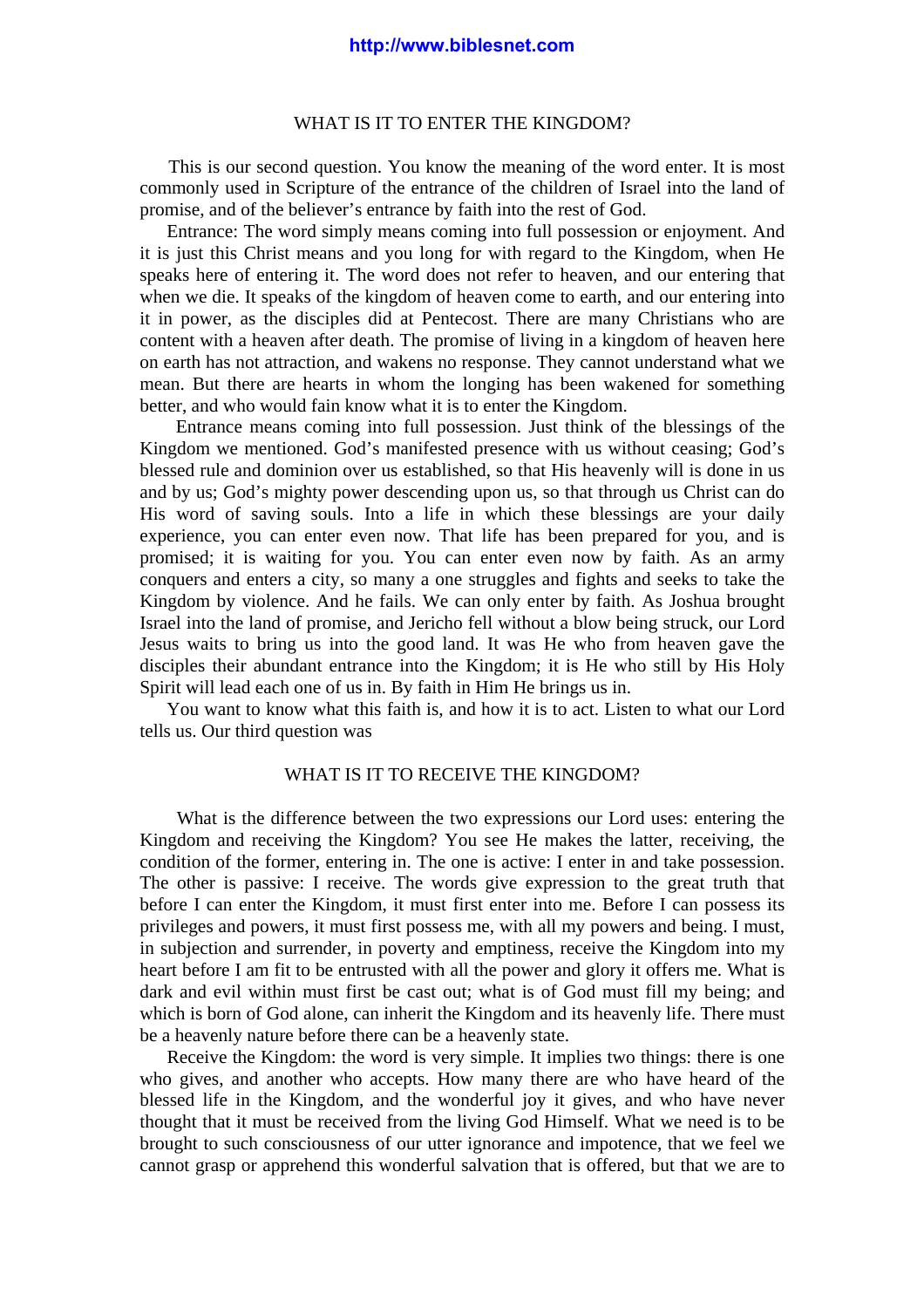come into contact with the Father in heaven, as a heavenly bestowal, receive from Him the Kingdom in power. And that not as something that we have to persuade Him to give us, but as the child's portion that actually belongs to us, and that He yearns to see us enjoy. It is as we believe this, and look up to the everlasting God, infinitely ready and able to give the Kingdom in its power into our very heart, that our hearts will take courage to expect that the Kingdom with its blessings can, indeed, enter into us.

 Then our accepting will become so simple. When we see the God who has promised, in His infinite love, just as the sun seeks to enter with its light and life into every little flower and every blade of grass, longing to enter into us, and be all that as God He can be, we shall understand how our place is simply to rest in what He will do, to claim His great gift of the Spirit who brings the Kingdom into us, and to wait in patient dependence for Him to do His mighty work. Our position day by day will be as of those who, having accepted, now count upon God to reveal and work in us all that He has for us.

 You may be inclined to ask, If the receiving be so simple, how is it that it is still so difficult, and that so few really find what they seek? The answer is, the whole thing is so simple, but we are not simple. The simplicity of the thing is its difficulty, because we have lost our simplicity. It is this Jesus teaches us in the words He adds, and which we must still speak of.

#### WHAT IS IT TO RECEIVE THE KINGDOM AS A LITTLE CHILD?

 Have we any illustration of this nature? Yes. How did the Prince of Wales become heir to the throne of England? By his birth as a little child he received the kingdom. He was born to it. And so we must be born by the Holy Spirit into that disposition of heart or childlike simplicity which will receive the Kingdom as a little child. When a little child receives a kingdom, it does so as a feeble, helpless little thing. As it grows up and hears of what is coming to it, does so in simple trustfulness and gladness. Even so Jesus calls us to become little children and as such receive the Kingdom.

 Oh! how hard it is for men and women, with all their will and their strength and their wisdom, will all the power of self and the old man, to become as little children. It is impossible. And yet without this we cannot enter the Kingdom and its heavenly life. We can know about the Kingdom, we may taste some of its powers, we may work for it and often rejoice in it – but we cannot enter in fully and entirely, until we become as a little child. And with men this is impossible. But with God all things are possible.

 There are some things we can do towards it. We can yield to the teaching of God's Spirit when He convinces us of our pride and self-confidence. We can confess our self-will and self-effort. We can pray and long and strive after the childlike spirit. We can go as far as Peter and the disciples did before Pentecost. But the little-child nature that enters into the Kingdom, the Holy Spirit, the Spirit of God's Son, who cries Abba, Father, the Spirit that claims and expects and receives all from God alone, alone can give. He is within you, as the Spirit of Christ, to work this; He gives the grace to become a little child, and so He fits the heart for receiving from heaven His fulness, as He brings the Kingdom in heavenly power.

 How to become a little child? How to lose all our strength and wisdom, our will and life, and be as little new-born children? Oh that I knew the way hither, you cry. Look to Jesus! As a babe in Bethlehem, He was born heir to the Kingdom of David.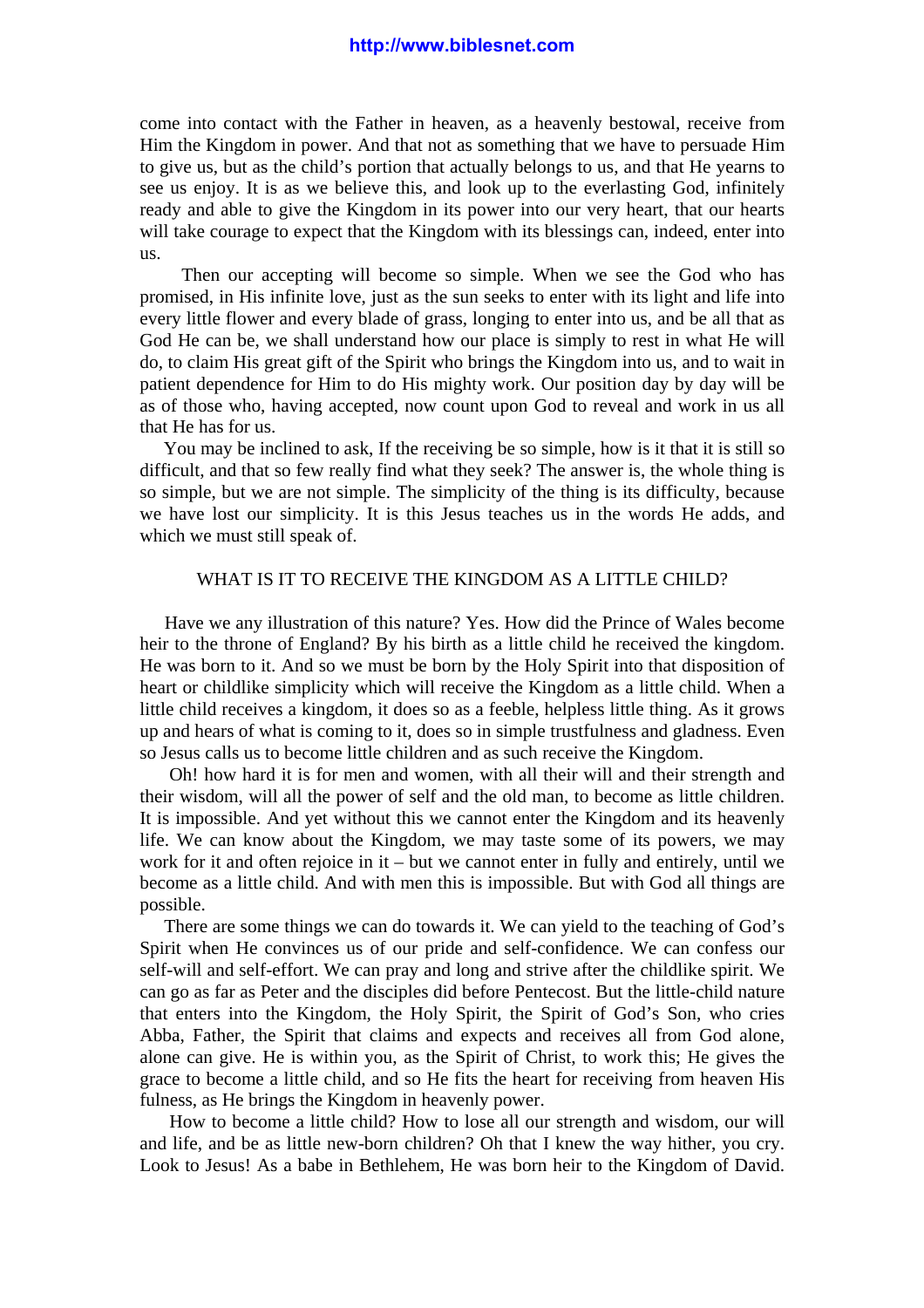He grew up to manhood, and then giving up His will in Gethsemane when He cried Abba, Father, He gave up His life, and was laid in the dark grave in the helplessness of death. Thence He arose, as the first-begotten of the dead, born again out of the dead to the Throne of Glory. In the feebleness of the grave He gained His throne. We need to die with Christ – that is the way to get delivered from the old man and self, the way to receive the heavenly life as a little child, and so to enter the Kingdom. The feebleness of Bethlehem and the manger, of Calvary and the grave, was Christ's way to enter the Kingdom – for us there is no other way.

 As we seek to humble ourselves and renounce all wish and all hope of being or doing good ourselves, as we yield all our human ability and energy to the death in the confession that is nothing but sinful and worthy of death, God's Spirit will make the power of Christ's death to sin work in us, we shall die with Him, and with Him be raised in newness of life. And the new life will be the little child that receives the Kingdom.

 The four thoughts Christ's words have suggested indicate some of the truths that will occupy us during the coming days of the Convention. We are going to-morrow to speak of the needs of the Church, and the next day of what God is willing to do for His people. The speakers will probably tell us how little we see the Kingdom of God come in power among God's children. Let us begin this evening by each of us asking himself – How is it with me? Am I proving, in my own experience and to others, that it has come, and that a child of God can enter in and live in all the blessedness of its heavenly life? Have I by the Holy Spirit so received the Kingdom into my heart, that the presence and power of God manifested in me, and Himself working out His will in me and through me, are indeed the strength and joy of my religion? Let nothing less than the possession of this satisfy us, let this be our one desire with this Convention.

 To this end let us hold fast two things. The one, the unspeakable blessedness, the divine possibility, the absolute certainty of the Kingdom of God in power being the portion of God's people. Our heart is meant to be the very dwelling of God living in it. The Holy Spirit is meant so to be in us and through us that all the action of the heart, all that is done by it, is to be done by the Holy Spirit inspiring it. The Kingdom of Heaven has come to earth and can be set up within us in such power, that the presence and the will and the power of God shall be our life and joy. It is more than the mind can grasp; let us believe it. Our wonder-working God will make it true.

 The other thing is this. Let us believe that all that is needed to be in full possession of these blessings is what the Holy Spirit, who is already in us, will work. He will make us as little children before God. He will enable us as such to receive the Kingdom from the Father, He will lead us and bring us in, so that we enter into the Kingdom and the heavenly life it gives.

 Shall we not to-night at once say: Lord! Nothing less than this can satisfy me. I want to live my life full in thy Kingdom. I yield myself, I yield self with all its life to thee. In the faith of the Holy Spirit I say: Here I am as a little child; Father, in the gift of Thy Spirit in Pentecostal power, let me receive this Kingdom as a little child.

## **II The Indwelling of God**

*What agreement hath the temple of God with idols? For ye are the temple of the living*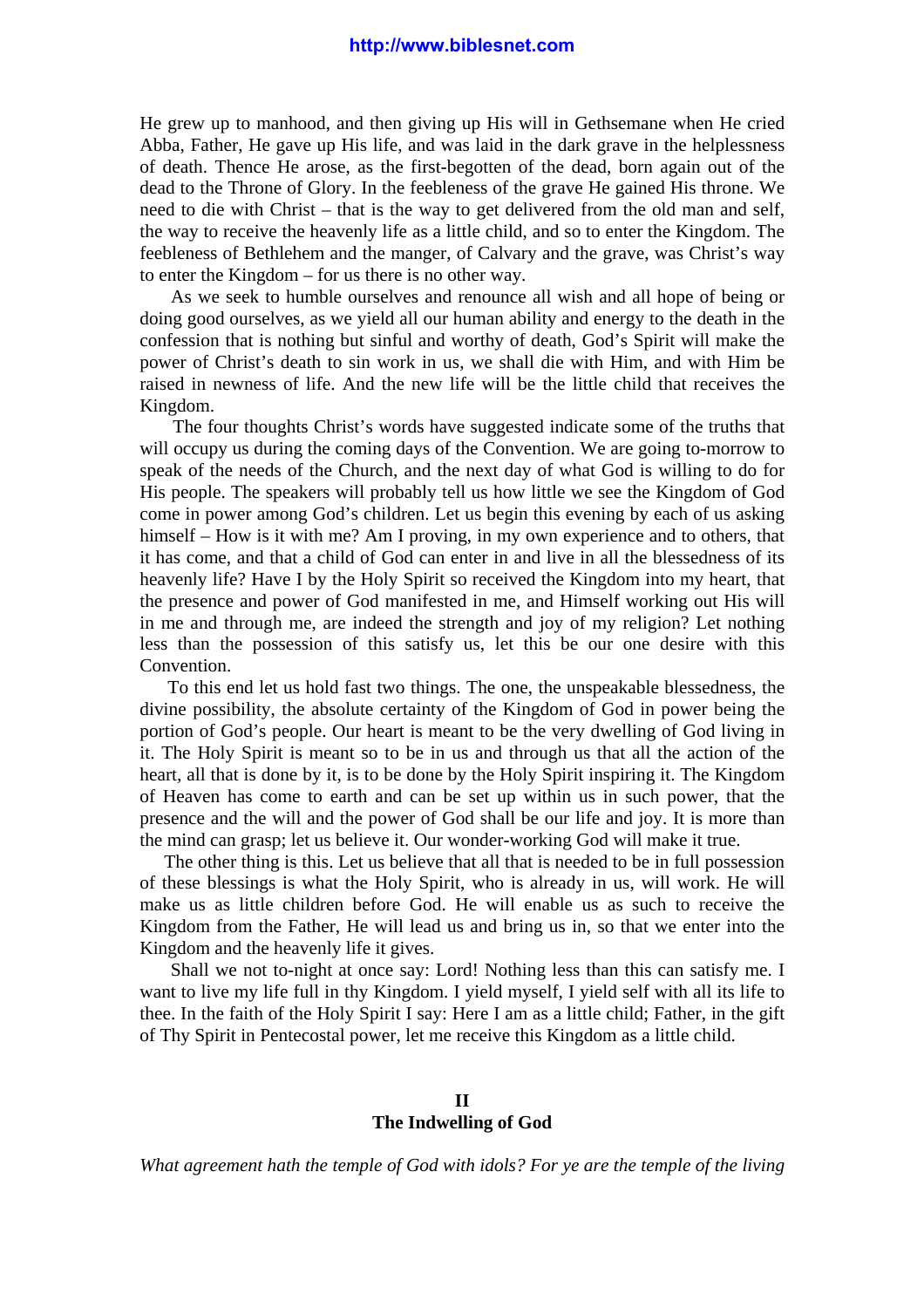*God; as God hath said, I will dwell in them and walk in them; and I will be their God, and they shall be my people*.-2 COR.vi.16.

 We have here an answer to the question, How is God going to be my God? Am I to regard Him as a great and Almighty and distant God, outside of me and separate from me in the heaven above, from whom I am from time to time to have a little help? That is what many Christians think, and it is owing to this thought of God that they experience so little of His real presence and power. No, this thought of God is only the beginning of true faith in Him. As we learn to know Scripture better, and the deep need of our heart, and the wonderful love of God that longs to enter completely into us, we learn that there is something better. The question, *How is God going to be my God?* finds its answer in the words I have just read. "*God hath said, I will dwell in them, and I will be their God.*" That is God's answer to your question.

 And what a wonderful answer it is. You know what a difference there is between the things that surround us and force themselves on our notice and occupy us, but which we never give place in our heart, and others that enter into us and take possession of our very life. A mother has a place for the child in her heart - it lives there. The gold of a miser has his heart, with all its love and hope. How little we think that our heart was actually created that God might dwell there, that He might show forth His life and love there, and that there our love and joy might be in Him alone. How little we know that just as naturally we have the love of parents or children filling our heart and making us happy, we can have the living God, for whom the heart was made, dwelling there and filling it with His own goodness and blessedness. This is my message this evening: God wants your heart; if you give it Him, He will dwell in it.

 You heard what was said this afternoon about God, and what He was to the Psalmist, in Ps.xlii. and xliii., as he calls Him, "the end of my life, the God of my strength, end of my exceeding joy, and my end." But how is God to be the strength of my life and my God? In no other way but by coming into my life with His divine life, and so filling it with His Almighty strength- then He is the strength of my life. With His holy life and love. He comes into my heart, the very seat and centre of my life, and acts within me as my God, working out my life for me. He makes divinely and blessedly true what is written here: "God hath said, I will dwell in them, and so I will be their God."

 Do you think it would make a wonderful difference in our life if we really believe this, and in believing received the blessing it speaks of? What a holy awe there would be in us. And what tender fear lest we should hurt or grieve this holy, loving God. What a longing would be awakened- I want to know how to walk with this God and have full communion with Him. And what a bright confidence: now my God has come to dwell in me, I need fear no more that I shall not have His presence, or that He will not do for me and in all that I need.

 I want to speak to you very simply about this wonderful indwelling, and to give a few thoughts that may help you to see how it is the very essence of true Christianitythe very thing man as a sinner needed to have restored to him, and the very thing Christ Jesus came to give.

 And let me say in the first place, that it was for nothing less, and nothing else, than *this indwelling that man was created by God*. Have you ever wondered why God created man at all? The reason was this. God brought creatures into existence that He might show forth and impart His own divine goodness and glory to them in a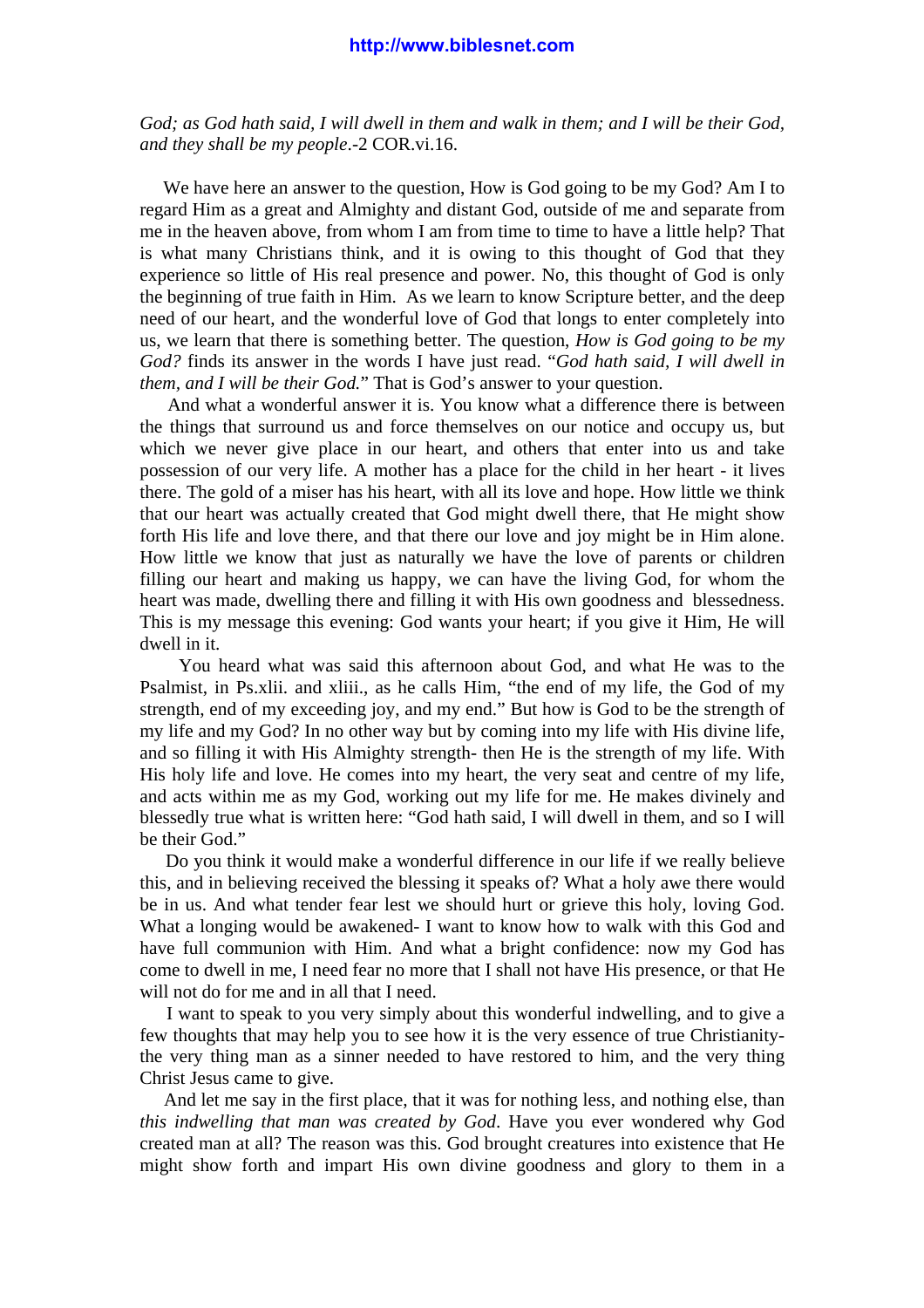creaturely fashion, so that they, as far as they were capable of it, might share with Him His divine perfections and blessings. And He specially created man in His own image and likeness, that in him He might show how the Life of God could dwell in the human creature, and gradually fit him and lift him up for dwelling with God and in God through eternity. God's love said: in his measure, I want man to be as holy and as good and as blessed as I am. I cannot give him the holiness or blessedness apart from Myself, but I can and will dwell in him, in the inmost depths of his life, and be to him his goodness and his strength. Yes, this was the glory of the divine creating love -–God wanted to give man all He had Himself – God gave Himself to be his life and joy.

 In no other possible way could God do this but by dwelling in him. Just as an oil lamp has its light inside, and through the globe gives light all around, so the God of love created man that He might be within him the light of his life. This was to be man's dignity and his blessedness, that in and through him all the glories of the blessed God should ever be shining out before the universe. Our whole nature, will and affections, and powers, were all to be the vessel to receive and hold and overflow with the blessed fulness of the life of God in us. And it was to be man's high perogative and privilege just to offer and yield himself to God in the consciousness of this holy partnership. What God was in Himself in heaven, living out His own life there, that He was to be on earth in and through man, living out His own life and truly in heaven. Oh! the glory and the bliss of being a man! Glory to God for our creation.

 But now, look next in the light of this blessed truth, I will dwell in them, at what sin has done. God had made man to be His home, His temple, where His presence, His will would be all in all. It is of this indwelling that sin has robbed both God and us. The temptation with which Satan came to man in Paradise really meant this – would he with his whole heart yield to God as Father and doing His will alone? Or would he not do his own will, and let self rule as master in his own house? Alas! that fatal choice. God was dethroned and cast out of His temple, and self sat upon the throne. Just as really as in later days the image of an idol was set up in the very home that God had caused to be built for us Himself, so self was enthroned in the seat of God. The description of the man of sin, when he is fully revealed come to full maturity, "who opposeth and exalteth himself about all that is called God, or that is worshipped, so that he as God sitteth in the temple of God and showeth himself that he is God," is the true self at every stage and in every state: self sits in the temple of God as God. All the sin of heathendom - and how awful it is – and all the sin of Christendom – no less terrible! - is but the outgrowth of that one root – God dethroned, self enthroned, in the heart of man. All the sin and sorrow of the life of each one of us has been nothing but this: you were not what you were created to be – you had not God dwelling in your heart to fill it with His life and peace and love. I can with confidence ask any man here, Would you be content to have all filthy reptiles and animals occupy your houses along with yourselves? Would you allow other people to be masters of your home you dwell in? You never would. And yet, alas! you allow so much else to occupy the heart and have the place God alone is meant to have. And so many are quite unconscious of it. We come to-night with the message: let there be an end of all this desecration of God's temple. God asks your whole heart for Himself – oh! let it be given to Him.

 A third thought is, in the light of this indwelling of God, look at *Christ's work of redemption*. What was the object of Christ's coming from Heaven? It was to show us the possibility and blessedness of being a man with God living His life in Him. We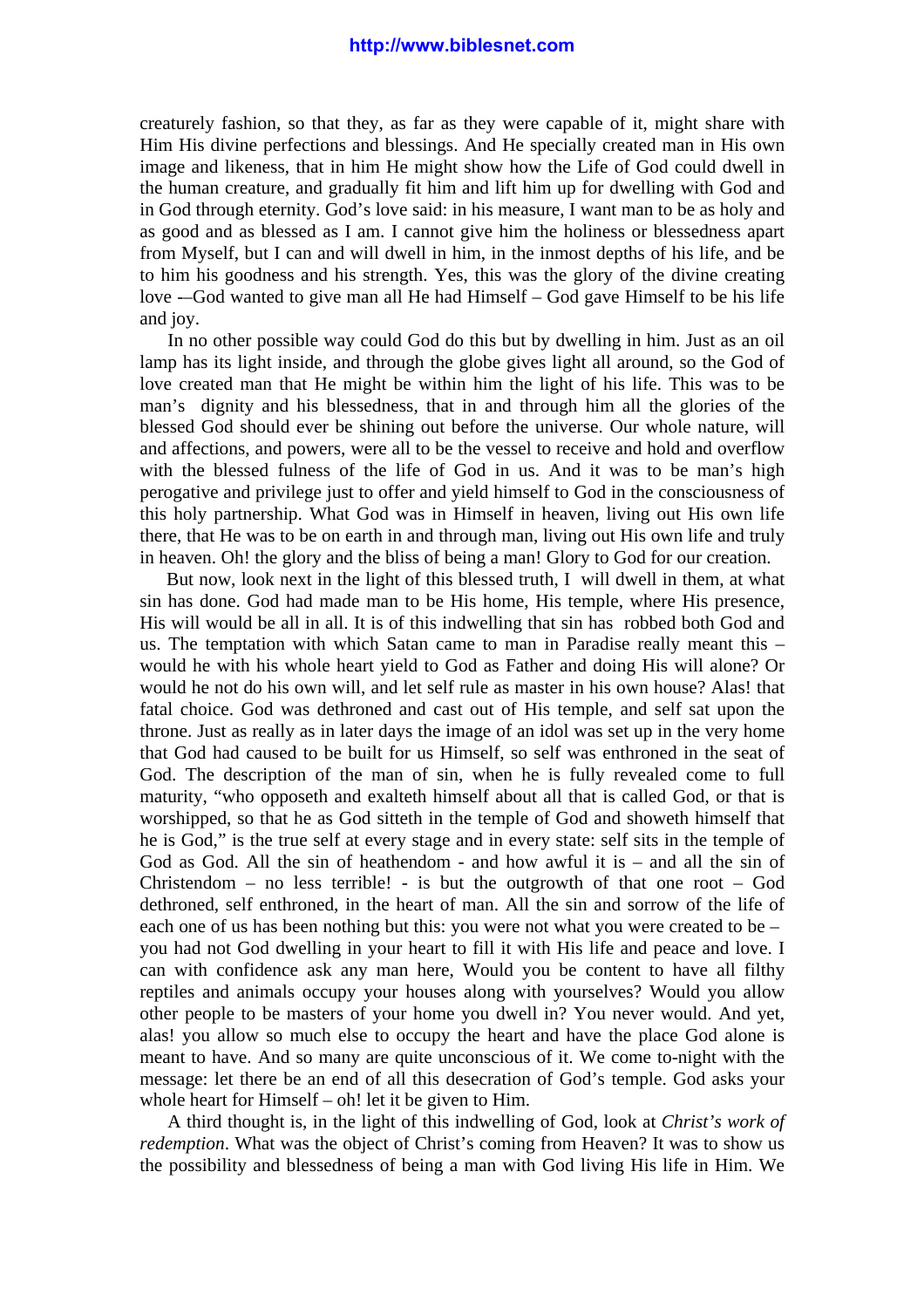teach children by means of pictures and models. When God's Son became man, He lived a perfect human life – "made like us in all things" – and told us it was by the power of the Father dwelling in Him. "I do nothing of Myself – the Father in Me doeth the work." Here is no question of abstract thought or deep theology – here is a true man, sleeping, hungering, wearied, tempted, weeping, suffering like ourselves, telling us that the Father dwells in Him, and that this is the secret of His perfect blessed life. He felt it all just as we feel it, but He could do and bear all because the Father was in Him. He showed us how a man can live, and how He would enable us to live.

 When He had done this in His life, He died that He might deliver us from the power of sin, and open up the way for us to return to God. On the cross He proved that a man in whom God dwells will be ready to suffer anything and to give his life even to the death, that he may enter into the fulness of the life of God. When sin entered, man lost the life of God dwelling in him, and became dead to it. There was no way for man to be freed from the life of sin but by dying to it. Christ died to sin, that He might take up into His fellowship and that we too might be dead to sin, and live unto God and His own life. And so He won back for us the life man had been created for, with God dwelling in him, by giving to us His life, the very life He had lived. As He spake, "As Thou, Father, art in Me, and I in Thee, that they may be one with us."

 Oh! my beloved fellow Christians, this is the salvation Christ has won for us: a deliverance from self by a death to it in the death of the cross; a restoration to the life we were created for, with our heart a home for God.

 And how now are we to become partakers of this salvation? Look once again in the light of this blessed truth of the divine indwelling at Pentecost and the coming of the Holy Spirit. Have you realised what the meaning is of God's sending the Holy Spirit into our hearts? It is nothing less than this – Christ who had been with the disciples on earth, but not in them, came back to them in the Spirit, now to dwell in them just as He had before dwelt with them. All that we read of the wonderous change that came over the disciples – their selfishness changed into love, their pride into humility, their fear of suffering into boldness and joy, their unbelief into fulness of faith, their feebleness into power – as owing to this one thing – the glorified Christ had come to dwell within them as their life. That was the joy of Pentecost in heaven: God regained possession of His temple, and could now again dwell in men as He had meant of which Christ had said that it should be broken down, was the temple of His body, in its connection with our sin laid upon Him. The temple He was to build in three days was His resurrection body, with its holy, heavenly life. In union with it we are now the temple of the living God. The Holy Spirit takes possession in the name of the Three-One God; and the Father and the Son come to make abode with us.

When we look at the great promise – "I will dwell in them" – and its fulfilment at Pentecost, we are reminded of the great difference between the preparatory working of the Spirit in conversion and regeneration, and His Pentecostal indwelling. The former every Christian must have: without that there is no life. The life may be feeble and sickly, still where there is life, it is the Spirit's working. But that is only to prepare the temple. Pentecost is the glory of God filling the temple, God coming to abide. Let us believe that the promise can and will be fulfilled.

 One more thought. In the light of our text look at the state of the Church of Christ. How many believers there are of whom one would never say that their hearts are a temple that God has cleansed, and where He dwells. How much there is of coldness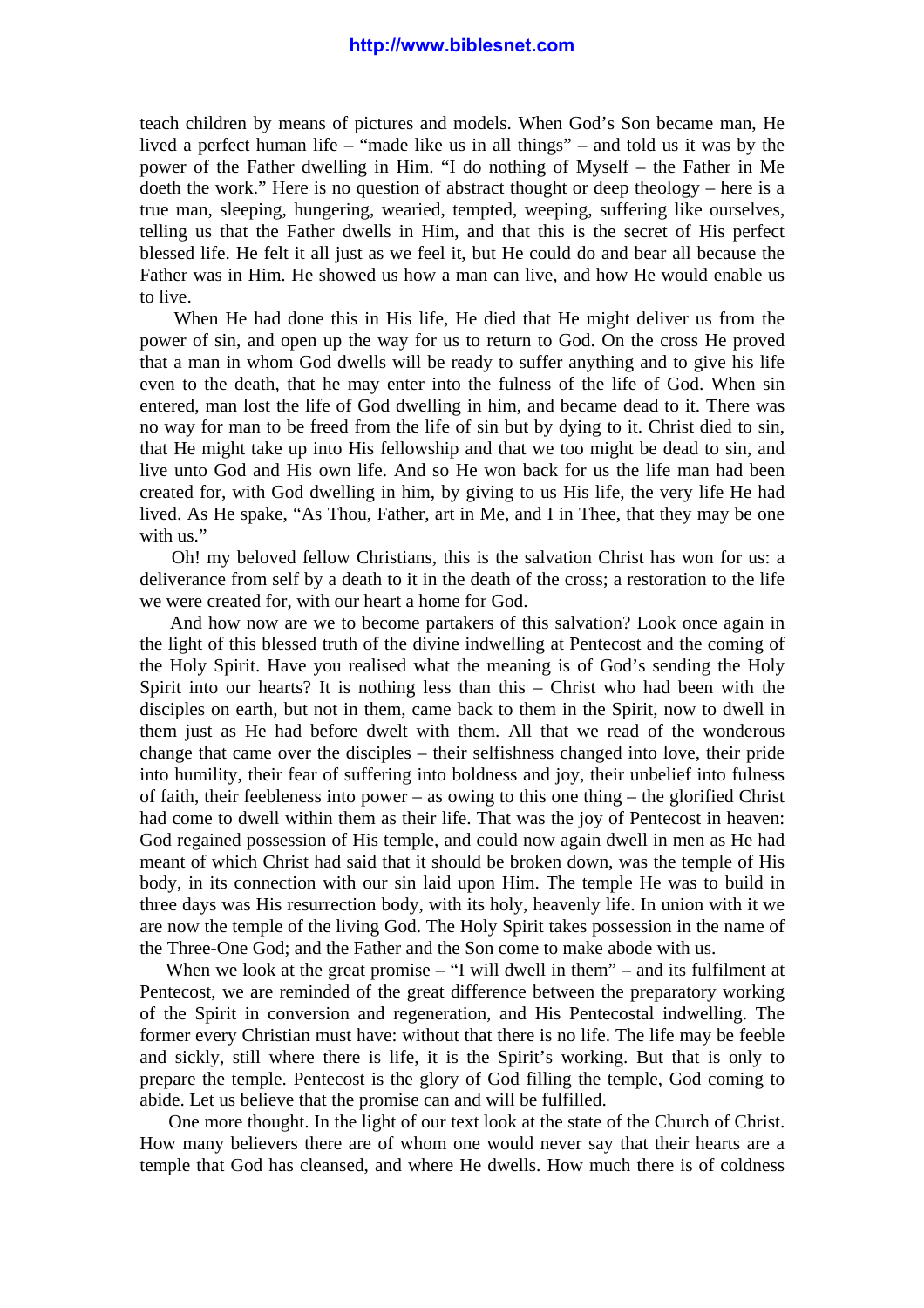and worldliness, and selfishness and sin, and inconsistency of profession, that makes one sometimes doubt whether there are Christians at all. The state of Christ's Church is sad indeed. How little zeal for God's honour, delight in His fellowship, devotion to His service and kingdom, how little of a life in the power of the Holy Spirit. It surely manifests that promise "I will dwell in them" has never been understood, or believed, or claimed by a large majority of Christians.

 Let me ask, Have you claimed it? Do you seek to live it out? If not, the one great object of our Convention is to set before you this blessed life to which God has redeemed you, to urge and to help you to enter upon it and walk in it.

 Need I tell you what the way is. Begin by confessing how little you have even sought to live as God's temple. Think of how it must have grieved the love of your Father, that after all He had done through His Son and the Spirit to get His abode again, you have cared so little to know about it or seek for it. Confess, too, your helplessness. You have tried to be better than you are, and you have failed. You must fail, until you receive His word that nothing less is needed, nothing less is offered, than that God Himself become the strength of your life.

 Set your heart upon the blessing. You know how desire is the great moving power of the world. Fix your desire upon this divine, this wonderous grace: "I will dwell in them." Let no thought of your unworthiness or feebleness discourage you. Here is something that is impossible with man: but with God it is possible. He can and will fulfil His promise. Let it become the one desire of your heart. Understand that this is the salvation the Holy Spirit brings you as soon as you are ready to give up all for it. As soon as the heart is ready to lose all, to be emptied of all, to be cleansed of all that is of self or nature, the promise will surely be fulfilled – "I will dwell in them, and I will be their God."

 "Wherefore," hear now the words that follow immediately on my text: "Wherefore come out from among them and be ye separate, saith the Lord, and touch not the unclean thing, and I will receive you." Come out from all that is of the world and a worldly religion, from all that is inconsistent with the holy privilege of being God's holy temple and dwelling. Come out and be separate, take your stand as one who is going to live a life different from the crowd around you, be separate unto God and His will. "And touch not the unclean thing" – be as a cleansed temple where nothing that defiles in the very least may enter – be wholly for God and holy to God – and He will make His word good: "I will dwell in you." He Himself will reveal and impart and maintain within you all that the promise means.

 Believer! will you accept of this full salvation? Will you do it now? I pray you, reject not this wonderful love. Oh! let your God have you, to satisfy His love and yours by dwelling in you. This moment accept it, and you can trust Him to work it in you. Amen.

## **III Jesus Christ in You**

The words from which I wish to speak to you this evening, will take us back to the subject that we had last night. It is one of such deep importance – *the indwelling of*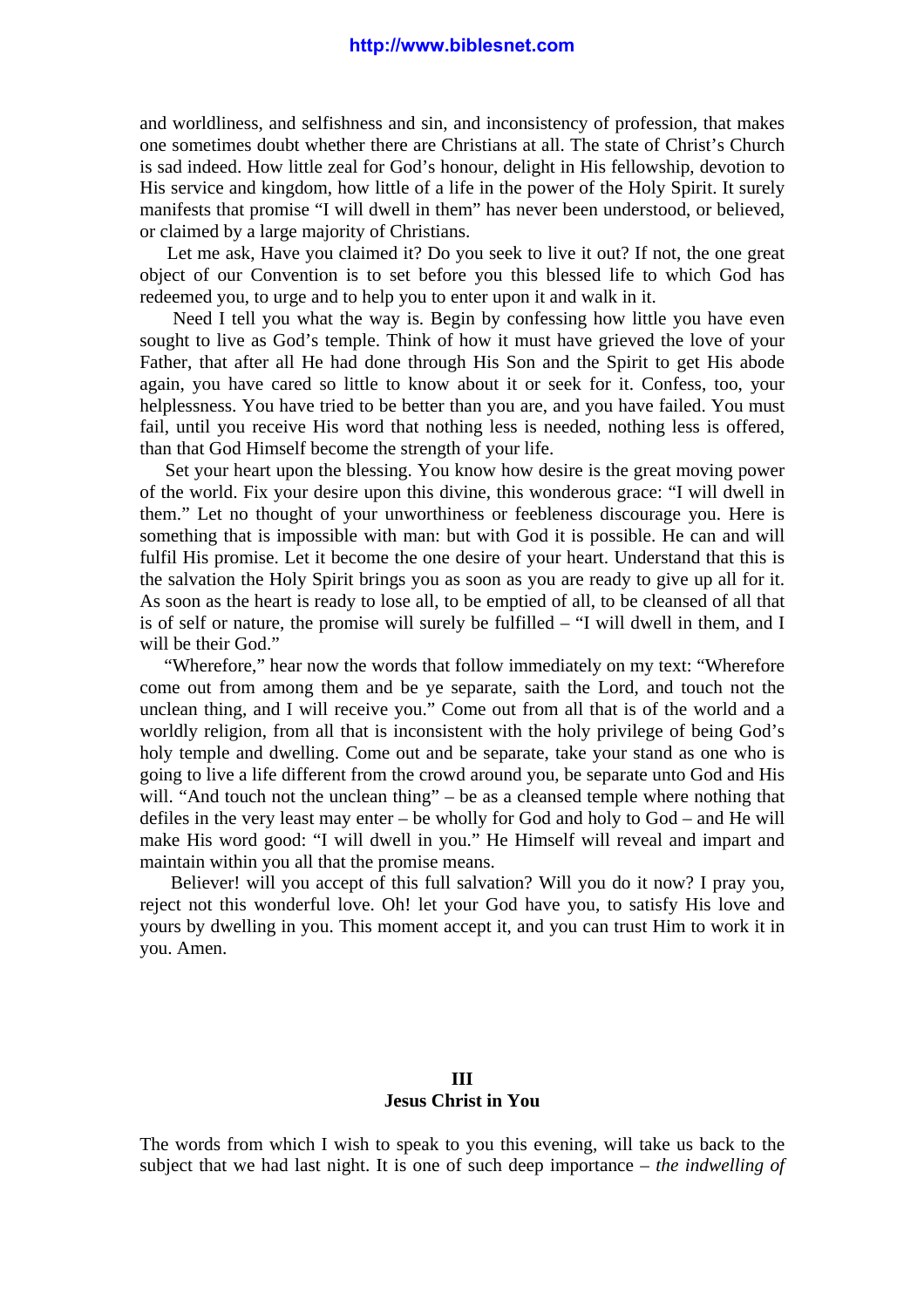*God* – one to which believers are in many cases so unaccustomed, and one which, even when its truth is accepted, cannot be apprehended in its fulness all at once, that it may be well to come back to it again. My text is 2 Cor. Xiii. 5: "Examine yourselves whether ye be in the faith; prove your own selves. Know ye not your own selves how that *Jesus Christ is in you*, except ye be reprobates?"

 Every thoughtful Bible-reader knows that the state of the Corinthian Church was a very sad one. There were terrible sins among them, and both epistles are full of sorrow and reproof. At the close of the second epistle, Paul sums up all his pleadings in this one question! Do you not know? I fear you do not, or you would live differently; do you not know that if you are not entirely reprobate, *Jesus Christ is in you?* Even as the text of last night, the words teach us that the great truth that will lift a Christian out of sin and sloth is the promise of God's indwelling, the consciousness that Jesus Christ is in us.

 Know ye not your own selves? Every Christian needs to know himself. Not only his own sinfulness and helplessness, but much more, the divine miracle that has taken place within him and made him the temple and dwelling of the three-one God. Do learn above everything to know your own selves, that Jesus Christ is in you. There are in every Christian community numbers who are living a low and feeble life, without joy or power over sin, or influence to bless others. To all such the message of [the apostle] Paul comes; pause and listen, and take in the wonderous thought, that will be to you both the motive and the power to an entirely new life: *Christ is in you*. If you but learn to believe this, and to give away to it, and to yield yourself to Him, He will do His mighty saving work in you.

 You see how we here get at once to the two great questions that occupy us at a Convention like this. The one is, How is it that so many Christians fail? To this the answer comes: They do not know aright that Jesus Christ is in them. Not one of us could live a worldly life, could give way to pride and selfishness and temper, could so grieve the Holy Spirit of God, if he knew, indeed, that Jesus Christ was in him. The effect of this knowledge would be simply wonderful. On the one hand, it would solemnise and humble, and draw man to say: I cannot bear the thought of grieving the Christ within me. On the other hand, it would encourage and strengthen him to say: Praise God I have Jesus Christ within me, He will live my life for me. May God bring us to the confession of how much we have lost because we lacked this faith, and teach us to pray much that from moment to moment our life may be: Jesus Christ in us.

 Then comes the other question. If I find that I have not known and lived this life, am I ready to say to-night: Henceforth, by the grace of God, I will. I can rest content with nothing less than the full experience, Jesus Christ is in me? Let us but come in deep poverty and emptiness: He who did the work for us so perfectly on Calvary undertakes to do it in our hearts too. May God by the Holy Spirit, reveal to each of us all the He means us to enjoy. I noticed in our meeting this afternoon many young people: I want to speak as simply as possible, so as to help the very youngest Christian to some right apprehension of this blessed life that God has prepared for us. I want to answer some of the questions that may have suggested themselves last night to those to whom this indwelling of God appears something too high and strange. Let us listen in the faith that God Himself will teach us.

 Let me say, in the first place, if you would know the power of this life: Believe in and accept the indwelling Christ. Let me ask you the question: Do you fully and truly believer in the indwelling Christ? You do believe in an incarnate Christ. When the name of Christ is mentioned, you at once think of One who was born a little babe at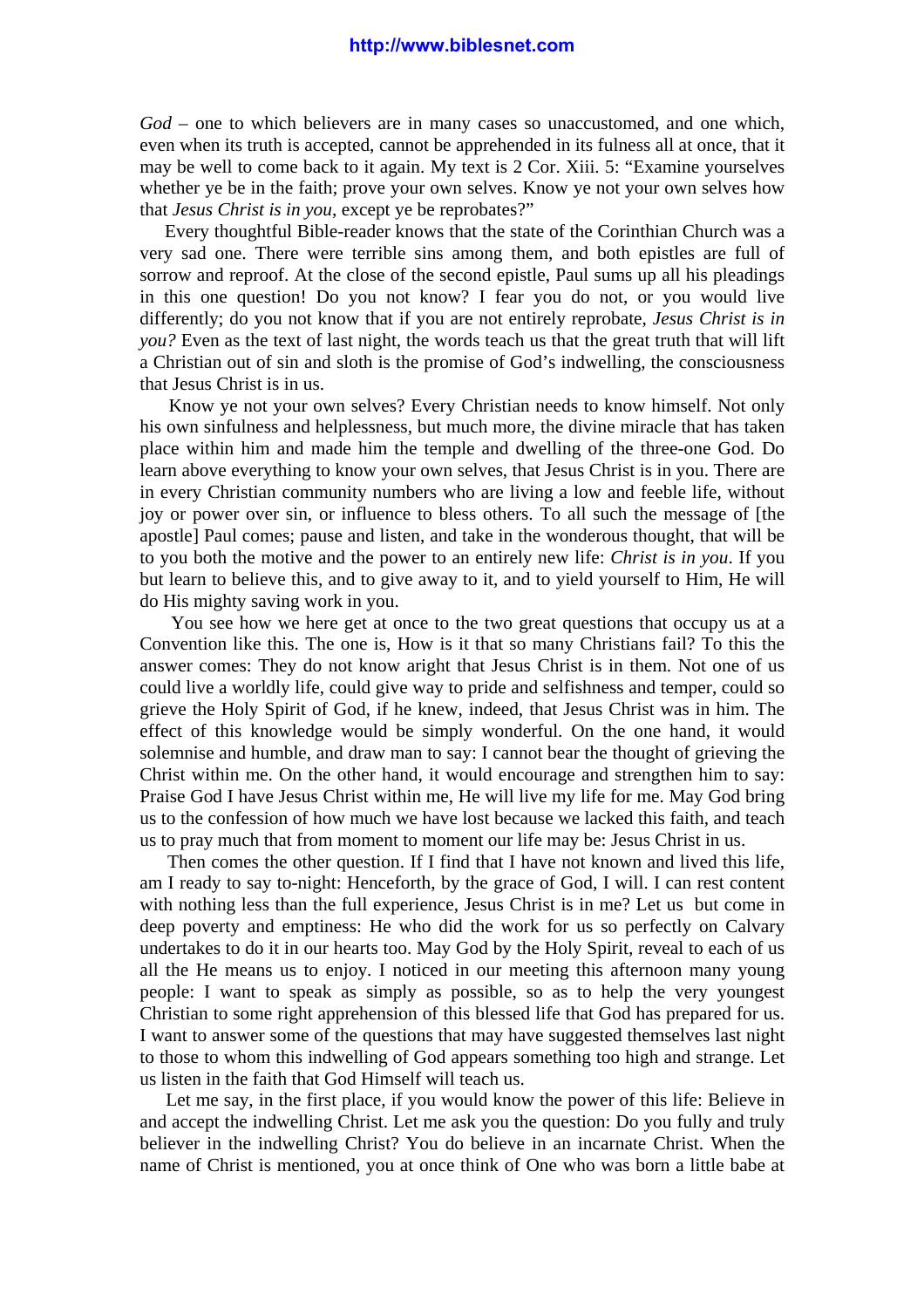Bethlehem, who took our nature upon Him and lived as a man upon the earth. That thought is inseparable from your faith in Him. You believe, too, in the crucified Christ, dying on Calvary for our sins. You believe, too, in the risen Saviour, one who lives for evermore. And you believe in the glorified Lord, now sitting on the throne of heaven. But do you believe as definitely – as naturally – in the indwelling Christ? Have you made that one of the articles of your faith, as really as you believe in Christ incarnate or Christ crucified? It is only as the truth is accepted and held that the others can really profit. The experience of the love and the saving power of our incarnate, crucified, glorified Lord depends entirely upon His indwelling in us to reveal His presence and to do His work. If you find you life feeble or sickly, you may be assured that it is because you do not know that Jesus Christ is in you. Do come to-night and begin at once to say: I want with my whole heart to get possessed of this wonderful knowledge, not as a doctrine, but as an experience; Jesus Christ is in me. Begin to believe it at once. Accept of Him, even now, as an indwelling Saviour. Day by day be content with nothing less than the blessed consciousness of His indwelling presence. He loves to reveal Himself.

 I said last night, speaking of God's indwelling, that a man always, to some extent, makes his home the expression of his tastes and character. Even so the Lord Jesus brings the heart which accepts and trusts Him to dwell within, into sympathy and harmony with Himself. And if you ask what the influence is He will exert, the answer is not difficult: He becomes your life, all your thoughts and tempers and dispositions and actions, will have His life and spirit breathing in them. Oh, Christians who have never yet known yourselves that Jesus Christ is in you, believe in Him, accept Him even now as the indwelling Christ.

 A second thought: When you accept Christ to dwell in you, be sure and accept the whole Christ. There are some people who long for the indwelling Christ, but think of Him chiefly as one who comes to comfort and make glad, to bring peace and joy, but who do not accept of him in all his characters and offices. Beware of being content with only half of Christ; see to it that you have the whole Christ. There are people who accept of Christ as a priest to atone for their sins, but do not yield to His rule as king; they never think of giving up their own will wholly and entirely to Him. They come to Christ for happiness but not for holiness. They trust in the work He has done for them; they do not surrender themselves to Him for the work He is to do in them. They speak of the forgiveness of sins, but of the cleansing from all unrighteousness they know little. They have not accepted a whole Christ, the Saviour from the power as much as from the guilt of sin.

 Let me urge you to make a study of this. As you read of the life of Christ on earth, take every trait of that holy character, as the will of God concerning you. Study His holy humility and meekness, and say, this is the Christ who dwells in me. Look upon His deep dependence upon the Father, and the perfect surrender of His will to do only what pleased the Father, and say, I have yielded myself that my indwelling Lord may work this in me too. As you gaze upon Him as the crucified One, think not only of the Cross in its atonement, as the means of propitiation for your sin, but of its fellowship, as the means of victory over sin. Beware of only saying, Christ crucified *for me*, ever; say too, I am crucified *with Christ*. The one thing for which He lives in you is to breathe His own likeness into your nature, to impart to you His own crucifixion spirit, that blessed disposition that made His sacrifice so well pleasing to the Father. Do accept the whole Christ as dwelling in you.

Especially, do not forget that the Christ who is in you is the loving One, the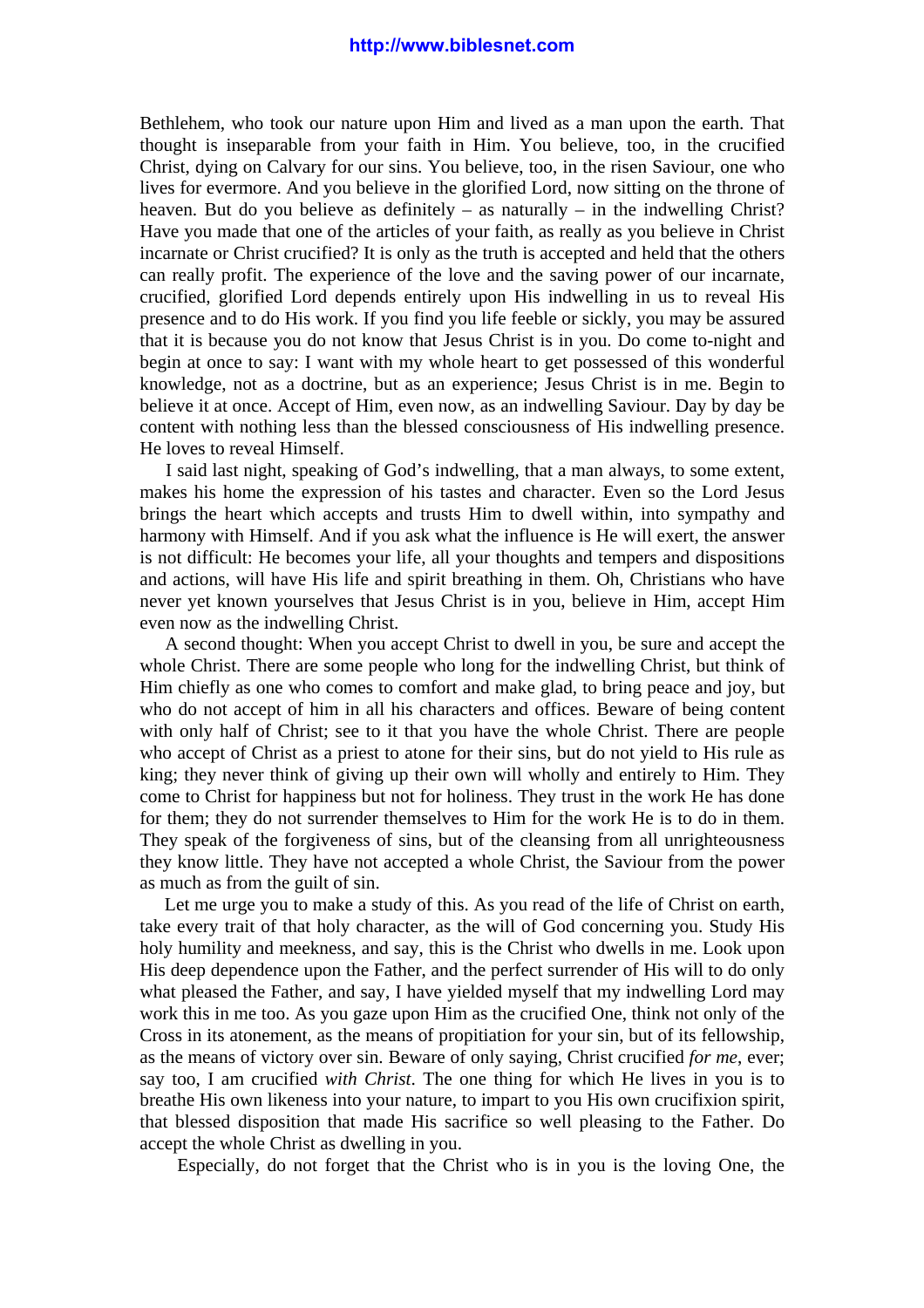Servant and the Saviour of the lost. This is the chief mark and glory of the Son of God: that He lived and died, not for Himself, but for others. When He comes to dwell in you, He cannot change His nature; it is the crucified, redeeming Love of God has taken possession of you. Yield yourself to Him that He may breathe into you His own love for souls, His own willingness to give up all, that they may be saved, His own faith in God's almighty conquering grace. Do accept a whole Christ, a Saviour from all sin and selfishness, a Saviour, not only for yourself, but for all around you.

 My third thought. If you accept the whole Christ *accept Him with the whole heart*. Nothing less than this can satisfy God, can secure Christ's full indwelling, can give our heart rest. This was what even the Old Testament demanded: "Thou shalt love the Lord thy God *with all thy heart* and with all thy strength." To it alone the promise is given, Blessed are they which seek Him with their whole heart. The old saints made confession: I have sought Thee with *my whole heart*. How can we think that this wonderous New Testament blessing, Jesus Christ, the whole Christ, in us, can be known in power, unless the whole heart be given Him.

With the whole heart – what does that mean? First of all, the heart means love and affection. Our relationship to Christ must not only be that of trust in His help and devotion to His service, but one of intense personal attachment. His heart toward us is all love; His work was and is nothing but the revelation of infinite love and tenderness; and nothing but love on our part can be the proof that we have really accepted and known His love. When Peter had denied Christ, his restoration to Christ's favour and to his place as the shepherd of Christ's flock, all hinged on his answer to the thrice-repeated question, Lovest thou Me? Do not let us think that it is only for women and children, or for mystics and saints, to speak the language of tender, fervent love to the Saviour. If we accept him with the whole heart, let us cultivate an intense personal love. Let us not hesitate to say often, Thou knowest that I love Thee. The heart means love, and the whole heart means love with all our strength.

 Then the heart also means the will. Accept Christ with the whole heart – that is to say, give up your will entirely and absolutely to Him. Say to yourself that it is a settled thing that never in anything are you to seek your own will. In things great and small, in decisions of supreme importance, in the most apparently insignificant questions of daily life, live as one who only exists that the will of God and of Christ may be carried out in him. It was to do God's will that Christ came from heaven. It is to do God's will in you that He has entered you heart. Beware of hindering or grieving Him in this His blessed work. People sometimes ask: Did not God give us a will for us to use? Is it not this man's nobility that he has a will? How can you ask us to give up that will so entirely and absolutely to God? What misunderstanding the question implies. God gave us a will that with it we might intelligently will what He wills. It is no degradation to a child to give up his will to be guided by that of a wise and loving father. So it is man's highest dignity to find out and accept and delight in the perfect will of God. Accept Christ with the whole heart and a perfect will; count it your true and only blessedness to let Him breathe and work all God's will in you. The whole heart means the whole will given up. Never my own will in anything; let that be the decision with which you bow to let His will rule. And let every sense of difficulty and feebleness only urge you afresh to believe that there is but one way of having your desire fulfilled – accepting Jesus Christ within you as an indwelling Saviour, the living, inspiring power that breathes through all your will. You can have just as much of Christ as you give of yourself to Him: the whole heart can have the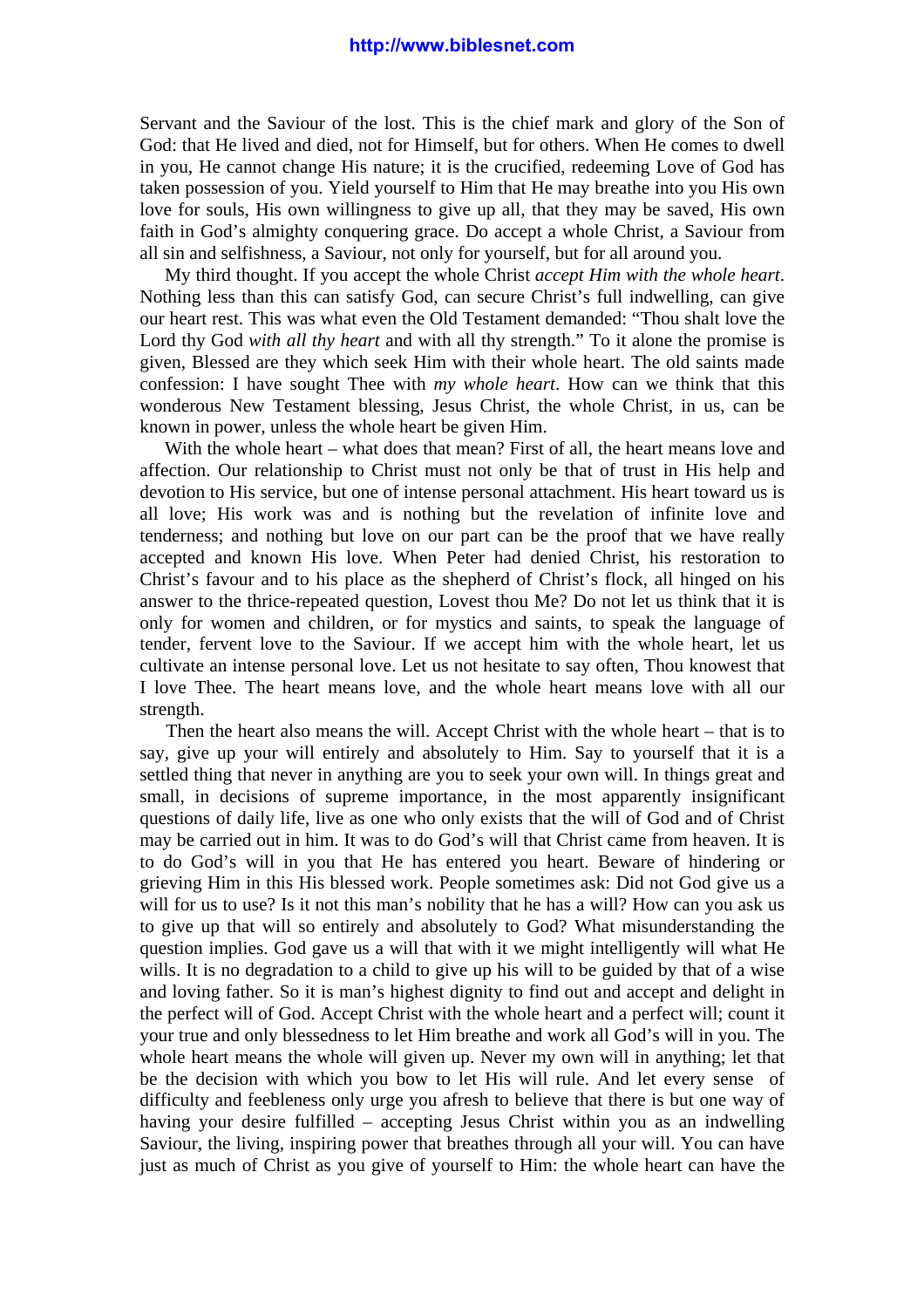whole Christ.

 At a meeting of the speakers this afternoon the conversation and prayer, we were asking what is needed to make our Convention a blessing. One said that there seldom was much blessing until there had first come a great breaking down and Christians had been brought to feel how much there is wanting in their life. In England, at Keswick, last year, I heard tell of Conventions where Christians were so convicted of the evil and the shame of their Christian life, that as they left the meeting they hardly dared to speak, and felt driven to go to God and make confession. This is what we need; what we cannot give ourselves; what God can work in us. When once we begin to see that, just as it is a matter of shame and humiliation when a wife has been unfaithful to the husband to whom she had pledged her whole heart, the thought that we have been guilty of withholding from God that undivided love to which, as the all-glorious One, our Creator, and our Redeemer, He had such perfect right, ought to bow us in the very dust, then the sense of not having given the whole heart to Christ will become unbearable. As we make confession that we have not given God His glory, that we have sought our own will and honour and pleasure, that we have given self and the world a place in the heart where Christ wanted to dwell alone, God's Holy Spirit can so show us the sinfulness of our Christian life, as to leave us no rest until we have said with full purpose, and the assurance of divine approval: I accept the whole Christ with my whole heart.

 Now comes the fourth thought: *Count upon the indwelling Christ to do all in your heart that needs to be done*. In a verse just preceding our text, Paul says: "Ye seek for a proof of Christ speaking in me." It was not only Christ living in him, but Christ acting and speaking through him, they looked for. The Corinthians were justified in that expectation. And so when Christ comes in to take possession, He will by His Spirit, do within us what we cannot do. He will make you what God would have you be – conformable to the image of His Son. It is utterly vain for us to think of following Christ's steps or imitating His example, or copying His life, by any effort of ours. Jesus lived upon earth a human life that He might show us what the life is we are to live. But what folly for us to think now we are Christians, that we can or shall approach to anything like His life. It is impossible. We are, indeed, called to it. It is our first duty. But it can only be if we let Himself live that life in us. The life of Christ is altogether too high and too divine for us to reproduce. It is His own life, and only His. But He will live it out in us. You would fain be humble, or patient or gentle. How often have you prayed and struggled, but all in vain. You sought for a humility here on earth, in yourself, something like that which He, as God, brought from heaven. What folly. Oh, learn to cease from self and its efforts. Turn inwards; let faith be occupied with and rest in the Almighty indwelling One, who has become your life, for the very purpose of filling it with His own. Count upon Him who dwells within you to do the work He has undertaken. When He was upon earth, He began His life as a little babe, unknown and very feeble. He grew up in seclusion, and no one thought that this was the Redeemer of men. When He began His public ministry He lifted not up his voice in the streets; He was despised and rejected of men; they knew not that He was the Lord of Glory. Even so within thy heart, His appearance will be low and feeble and scarce to be observed. Then comes the time to heed His command: only believe. Trust in Him with an unmeasured confidence, that He will do His work within you in His own way and time. However slow and hidden and all unlikely things seem to be within, hold fast your confidence that He is there, and that He is working, and that in due time He will reveal Himself.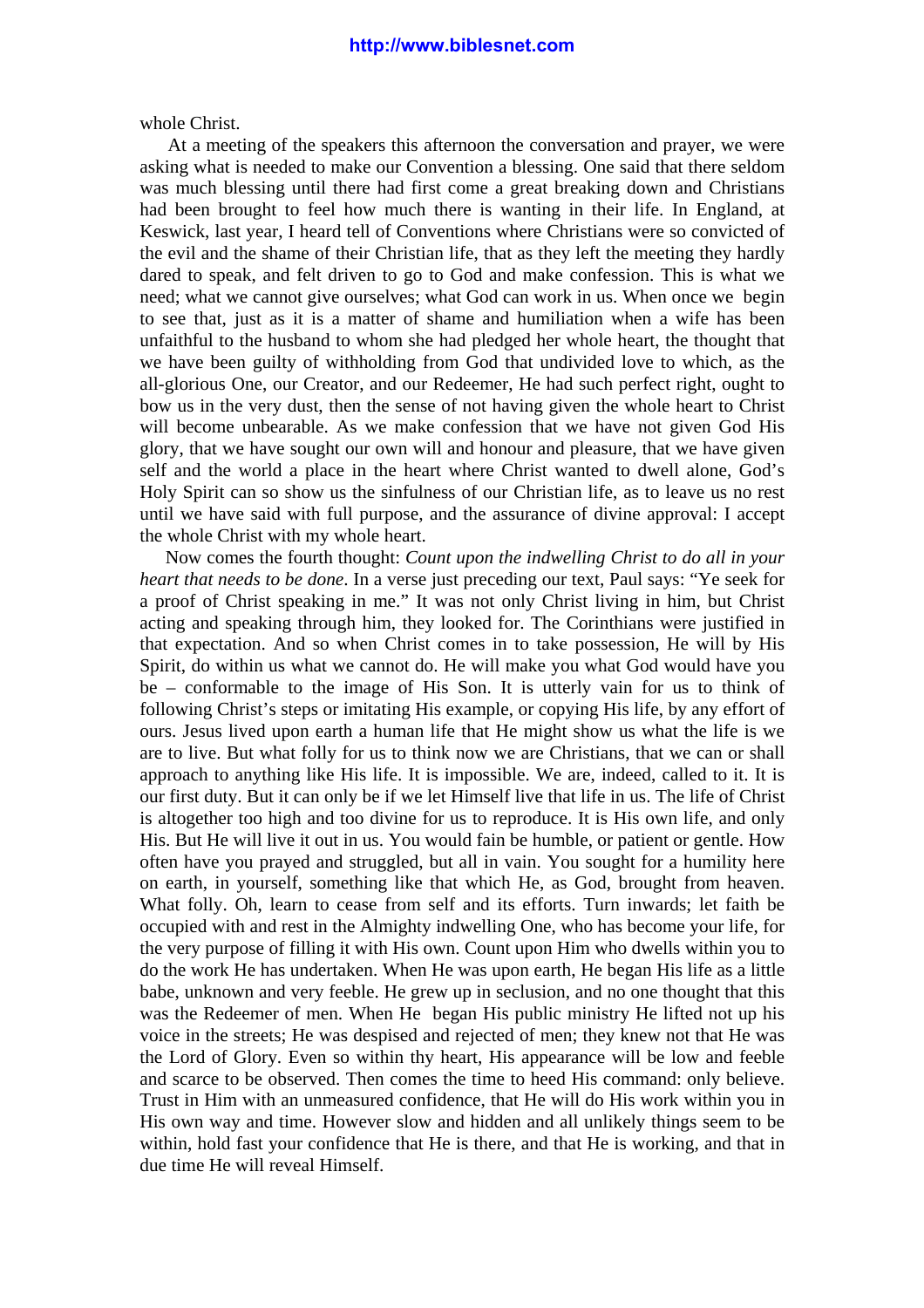Dear Christians, when you believe in the incarnate or the crucified Christ, it means that you believe that He did the work perfectly, for which He came to live and die upon earth. When you believe in the risen and glorified Lord, it means that you have no shadow of doubt but that He is now living and reigning at God's right hand, in divine power. Let your faith in the indwelling One be as simple and clear. The work for which He entered your heart, the great work of possessing and renewing and glorifying your whole inner life, He will do in wondrous power and love. Trust Him for it; the Christ of Bethlehem, the Christ of Calvary, the Christ of the Throne in heaven, is the Christ in you. Do begin to believe: Jesus Christ is in me; Jesus Christ will do the work perfectly in me. Just listen to that wonderful promise in Hebrews: "The God of peace perfect you in every good work, that ye may do His will, *working in you* that which is pleasing in His sight, through Jesus Christ." *Yes, through Jesus Christ!* If it is through Jesus Christ that God Himself works in you, how can this be in any other way but Jesus Christ Himself being in you? God fits you to do His will through Jesus Christ dwelling in you. Doubt no longer, but rejoice. Know your own selves that Jesus Christ is in you.

 More than one is doubtless asking: Can this really be? Oh, that I knew what is needed to have Christ Himself dwelling in me. You find the answer in the simple, well-known words: "My son, give Me thine heart." Have you in every deed done that? I do not ask. Are you believers? Are you sure that your sins are pardoned? Are you seeking to live a Christian life? But have you given your heart to Christ to possess, to rule, to renew, to dwell in all alone, to fill with the will of God? Have you given it away, out of your power into His? Your self-confidence, your self-contentment, your self-pleasing, your self-will, has it all been laid at Christ's feet? so that He can cast it out, and fill the heart with Himself. If not, let nothing keep you back from giving what belongs to God, and what Christ came to win back for Him. Your heart was made for God. A man has the wondrous power of in one moment setting his heart upon some object that strongly attracts him, or that has won his affection – of giving away his heart. At this moment bow in penitence and shame that you have so little known that Jesus Christ is in you, and have so little, day by day, yielded up the whole being to Him. Bow in lowly confession, and offer Him even now this sin-stained and unworthy heart, and believe that He takes possession. What I give, God takes; what God takes He will hold and keep through Jesus Christ. Blessed Lord! even now we give ourselves, and know Thou dost accept, that Thou art within, and that Thou wilt fill us with Thyself.

#### **1V**

### **Daily Fellowship with God**

The first and chief need of our Christian life is – *fellowship with God.*

 The divine life within us comes from God, and is entirely dependent upon Him. As I need every moment afresh the air to breathe, as the sunlight, so it is only in direct living communication with God that my soul can be strong.

 The manna of one day was corrupt when the next day came. I must every day have fresh grace from heaven; and I obtain it only in direct waiting upon God Himself. Begin each day by tarrying before God, and letting Him touch you. Take time to meet God.

 To this end let the first act in your devotions be setting yourself still before God. In prayer or worship everything depends upon God taking the chief place. I must bow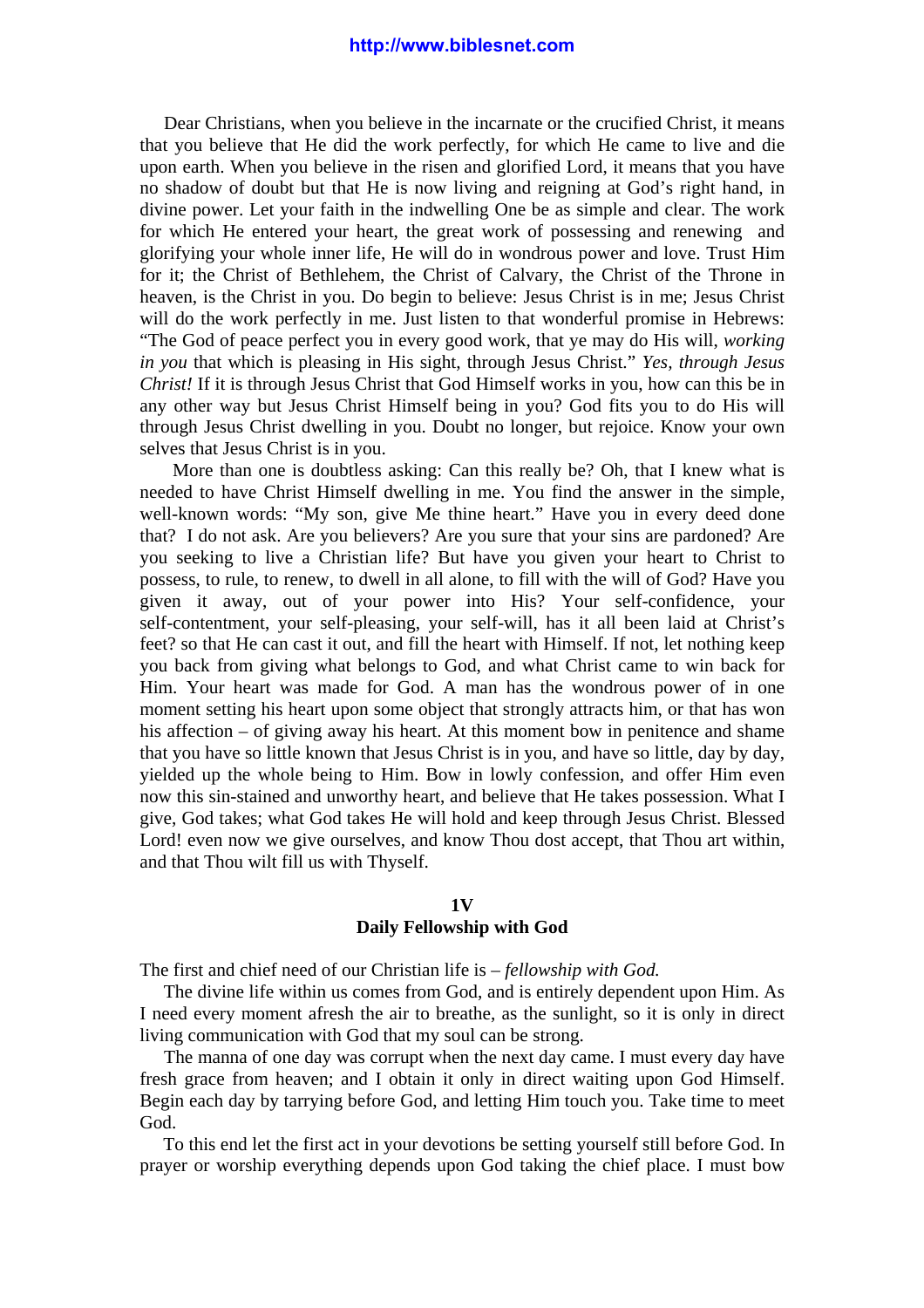quietly before Him in humble faith and adoration. God is. God is near. God is love, longing to communicate Himself to me. God the Almighty One, who worketh all in all, is even now waiting to work in me, and make Himself known.

*Take time, till you know God is very near.*

 When you have given God His place, of honour, glory and power, take your place of deepest lowliness, and seek to be filled with the spirit of humility. As a creature it is your blessedness to be nothing, that God may be all in you. As a sinner you are not worthy to look up to God; bow in self-abasement. As a saint, let God's love overwhelm you, and bow you down before Him in humility, meekness, patience, and surrender to His goodness and mercy. He will exalt you.

Oh take time, to get very low before God.

 Then accept and value your place in Christ Jesus. God delights in nothing but His beloved Son, and can be satisfied with nothing less in those who draw nigh to Him. Enter deep into God's holy presence in the boldness which the blood gives, and in the assurance that in Christ you are most well-pleasing. In Christ you are within the veil. You have access into the very heart and love of the Father. This is the great object of fellowship with God, that I may have more of God in my life, and that God may see Christ formed in me. Be silent before God, and let Him bless you.

 This Christ is a living Person. He loves you with a personal love, and He looks every day for the personal response of your love. Look into His face with trust, till His love really shines into your heart. Make His heart glad by telling Him that you do love Him. He offers Himself to you as a personal Saviour and Keeper from the power of sin. Do not ask, Can I be kept from sinning, if I keep close to Him? but ask, Can I be kept from sinning, *if He always keeps close to me?* and you see at once how safe it is to trust Him.

 We have not only Christ's life in us as a power, and His presence with us a person, but we have His likeness to be wrought unto us. His is to be formed in us, so that His form or figure, His image can be seen in us. Bow before God until you get some sense of the greatness and blessedness of the work to be carried on by God in you this day. Say to God, "Father, here I am for Thee to give as much in me of Christ's likeness as I can receive." And wait to hear Him say, "My child, I give thee as much of Christ as thy heart is open to receive." The God who revealed Jesus in the flesh and perfected Him, will reveal Him in thee and perfect thee in Him. The Father loves the Son, and delights to work out His image and likeness in thee. Count upon it that this blessed work will be done in thee as thou waitest on thy God, and holdest fellowship with Him

 The likeness to Christ consists chiefly in two things – the likeness of His death and resurrection (Rom. vi 5). The death of Christ was the consummation of His humility and obedience, the entire giving up of His life to God. In Him we are dead to sin. As we sink down in humility and dependence and entire surrender to God, the power of His death works in us, and we are made conformable to His death. And do we know Him in the power of His resurrection, in the victory over sin, and all the joy and power of the risen life. Therefore, every morning, present yourselves unto God as those that are alive from the dead. He will maintain the life He gave, and bestow the grace to live as the risen ones.

 All this can only be in the power of the Holy Spirit, who dwells in you. Count upon Him to glorify Christ in you. Count upon Christ to increase in you the inflowing of His Spirit. As you wait before God to realise His presence, remember that the Spirit is in you to reveal the things of God. Seek in God's presence to have the